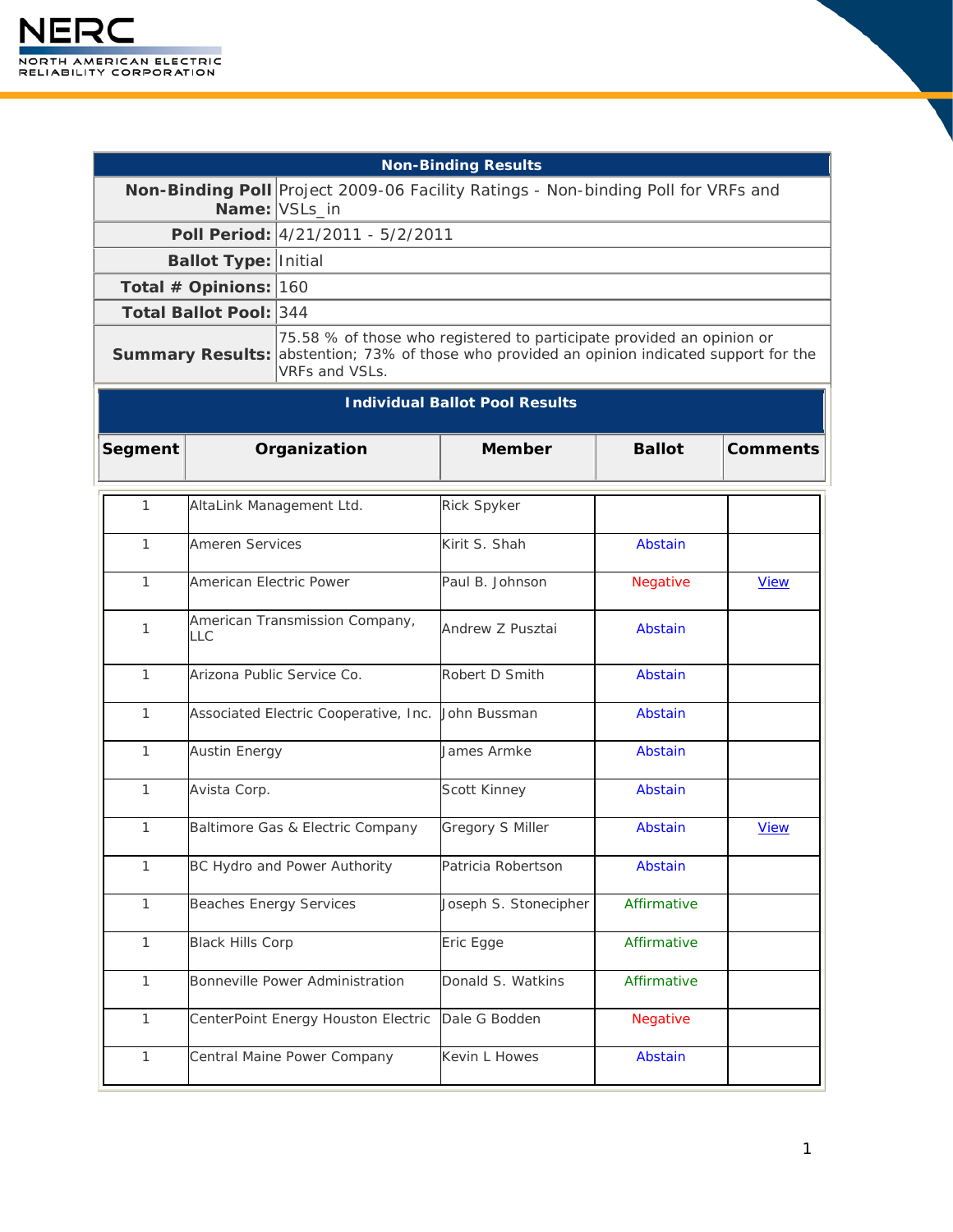

| 1            | City of Tacoma, Department of Public<br>Utilities, Light Division, dba Tacoma<br>Power | Chang G Choi                    | Abstain         |             |
|--------------|----------------------------------------------------------------------------------------|---------------------------------|-----------------|-------------|
| $\mathbf{1}$ | <b>Clark Public Utilities</b>                                                          | Jack Stamper                    | Affirmative     |             |
| 1            | <b>Colorado Springs Utilities</b>                                                      | Paul Morland                    | Affirmative     |             |
| 1            | Consolidated Edison Co. of New York                                                    | Christopher L de<br>Graffenried | <b>Negative</b> | <b>View</b> |
| $\mathbf{1}$ | Dairyland Power Coop.                                                                  | Robert W. Roddy                 | Affirmative     |             |
| 1            | <b>Deseret Power</b>                                                                   | James Tucker                    | Affirmative     |             |
| $\mathbf{1}$ | Dominion Virginia Power                                                                | Michael S Crowley               | Abstain         |             |
| $\mathbf{1}$ | Duke Energy Carolina                                                                   | Douglas E. Hils                 | Affirmative     |             |
| $\mathbf{1}$ | Entergy Services, Inc.                                                                 | <b>Edward J Davis</b>           | Affirmative     |             |
| $\mathbf{1}$ | FirstEnergy Energy Delivery                                                            | Robert Martinko                 | Affirmative     |             |
| 1            | Gainesville Regional Utilities                                                         | Luther E. Fair                  | Abstain         |             |
| $\mathbf{1}$ | GDS Associates, Inc.                                                                   | Claudiu Cadar                   | <b>Negative</b> | <b>View</b> |
| $\mathbf{1}$ | Georgia Transmission Corporation                                                       | Harold Taylor, II               |                 |             |
| $\mathbf{1}$ | <b>Great River Energy</b>                                                              | Gordon Pietsch                  | Affirmative     |             |
| $\mathbf{1}$ | Hoosier Energy Rural Electric<br>Cooperative, Inc.                                     | Robert Solomon                  | <b>Negative</b> |             |
| $\mathbf{1}$ | Hydro One Networks, Inc.                                                               | Ajay Garg                       | Abstain         |             |
| $\mathbf{1}$ | Hydro-Quebec TransEnergie                                                              | <b>Bernard Pelletier</b>        |                 |             |
| $\mathbf{1}$ | Idaho Power Company                                                                    | Ronald D. Schellberg            | Affirmative     |             |
| 1            | <b>Imperial Irrigation District</b>                                                    | Tino Zaragoza                   | Affirmative     |             |
| $\mathbf{1}$ | <b>International Transmission Company</b><br><b>Holdings Corp</b>                      | Michael Moltane                 | Affirmative     |             |
| $\mathbf{1}$ | JEA                                                                                    | Ted E Hobson                    | Affirmative     |             |
| $\mathbf{1}$ | Lakeland Electric                                                                      | Larry E Watt                    | Affirmative     |             |
| $\mathbf{1}$ | Lee County Electric Cooperative                                                        | John W Delucca                  | Abstain         |             |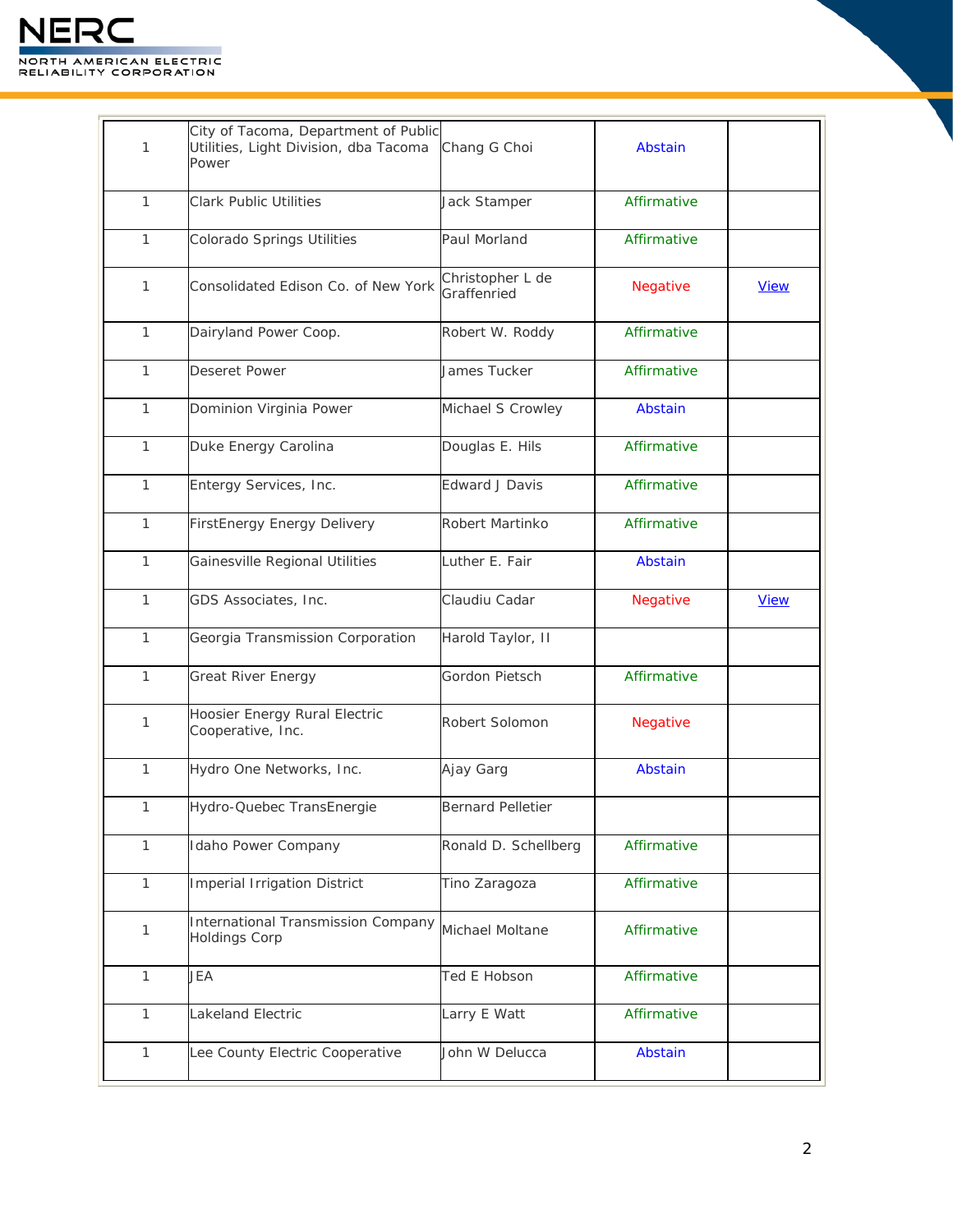

| 1            | Lincoln Electric System                         | Doug Bantam                |                 |             |
|--------------|-------------------------------------------------|----------------------------|-----------------|-------------|
| $\mathbf{1}$ | Los Angeles Department of Water &<br>Power      | Ly M Le                    | Affirmative     |             |
| $\mathbf{1}$ | Lower Colorado River Authority                  | Martyn Turner              | Affirmative     |             |
| $\mathbf{1}$ | Manitoba Hydro                                  | Joe D Petaski              | <b>Negative</b> | <b>View</b> |
| 1            | <b>MEAG Power</b>                               | Danny Dees                 | Abstain         |             |
| $\mathbf{1}$ | Mid-Continent Area Power Pool                   | Larry E. Brusseau          | Abstain         |             |
| $\mathbf{1}$ | MidAmerican Energy Co.                          | Terry Harbour              | <b>Negative</b> |             |
| 1            | Minnkota Power Coop. Inc.                       | <b>Richard Burt</b>        | Affirmative     |             |
| 1            | Muscatine Power & Water                         | <b>Tim Reed</b>            |                 |             |
| $\mathbf{1}$ | <b>National Grid</b>                            | Saurabh Saksena            |                 |             |
| $\mathbf{1}$ | Nebraska Public Power District                  | Richard L. Koch            |                 |             |
| 1            | New Brunswick Power Transmission<br>Corporation | Randy MacDonald            | <b>Negative</b> |             |
| $\mathbf{1}$ | New York Power Authority                        | Arnold J. Schuff           | <b>Negative</b> |             |
| 1            | New York State Electric & Gas Corp.             | Raymond P Kinney           | Affirmative     |             |
| $\mathbf{1}$ | <b>Northeast Utilities</b>                      | David H. Boguslawski       | Affirmative     |             |
| $\mathbf{1}$ | Northern Indiana Public Service Co.             | Kevin M Largura            | Affirmative     |             |
| 1            | NorthWestern Energy                             | John Canavan               | Affirmative     |             |
| 1            | Ohio Valley Electric Corp.                      | Robert Mattey              | <b>Negative</b> |             |
| $\mathbf{1}$ | Omaha Public Power District                     | Douglas G Peterchuck       | Affirmative     |             |
| $\mathbf{1}$ | Oncor Electric Delivery                         | Michael T. Quinn           | Affirmative     |             |
| $\mathbf{1}$ | Orlando Utilities Commission                    | <b>Brad Chase</b>          | Abstain         |             |
| 1            | Pacific Gas and Electric Company                | Bangalore<br>Vijayraghavan |                 |             |
| $\mathbf{1}$ | PacifiCorp                                      | Colt Norrish               | <b>Negative</b> |             |
| $\mathbf{1}$ | PECO Energy                                     | Ronald Schloendorn         | Affirmative     |             |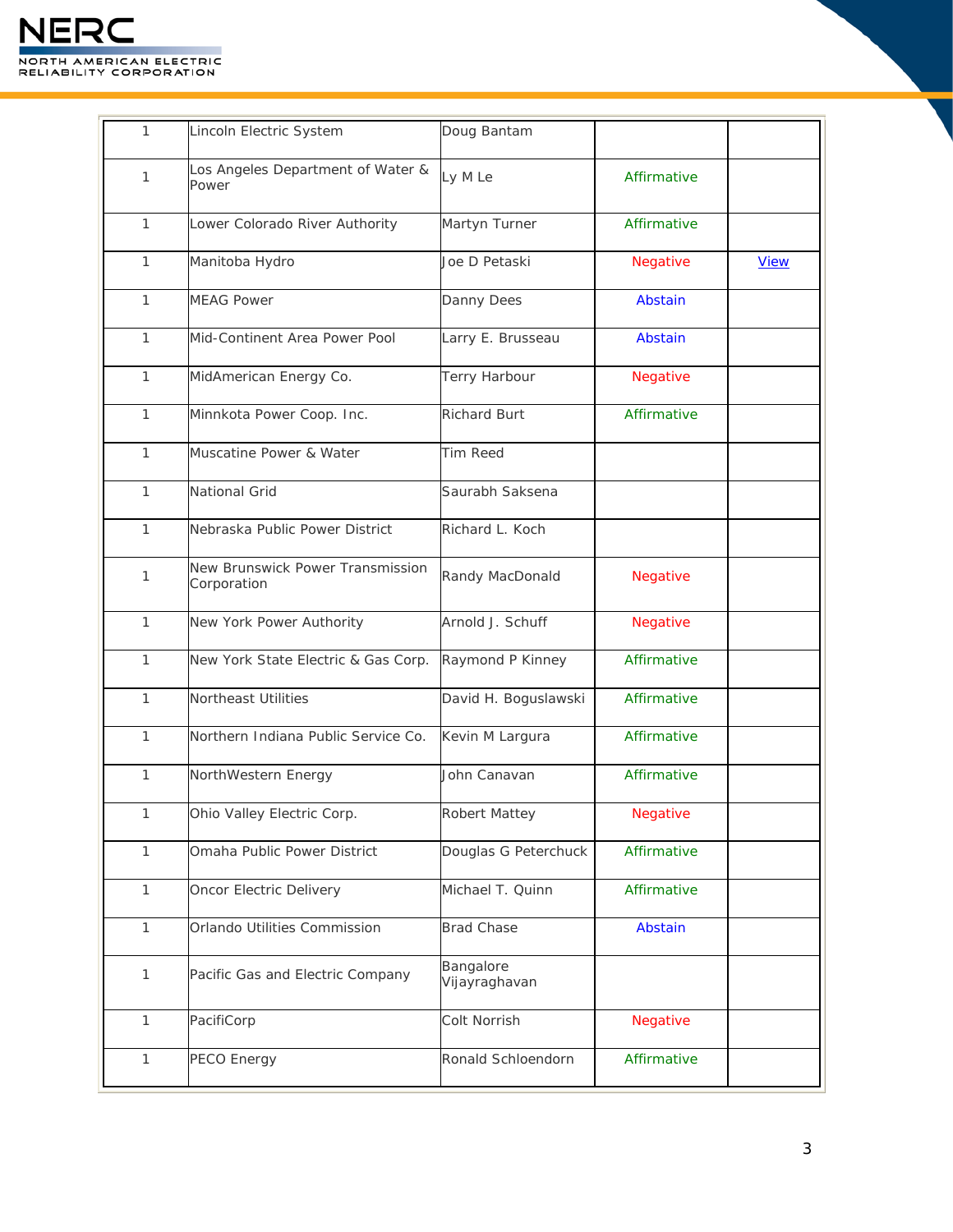

| 1 | Platte River Power Authority                            | John C. Collins     | <b>Negative</b> | <b>View</b> |
|---|---------------------------------------------------------|---------------------|-----------------|-------------|
| 1 | Potomac Electric Power Co.                              | David Thorne        | <b>Negative</b> | <b>View</b> |
| 1 | PPL Electric Utilities Corp.                            | Brenda L Truhe      | Abstain         |             |
| 1 | Progress Energy Carolinas                               | Sammy Roberts       | Affirmative     |             |
| 1 | Public Service Electric and Gas Co.                     | Kenneth D. Brown    | Abstain         |             |
| 1 | Public Utility District No. 1 of Chelan<br>County       | Chad Bowman         | Abstain         |             |
| 1 | Public Utility District No. 1 of<br>Okanogan County     | Dale Dunckel        | Abstain         |             |
| 1 | Rochester Gas and Electric Corp.                        | John C. Allen       | Affirmative     |             |
| 1 | Sacramento Municipal Utility District                   | Tim Kelley          | Abstain         |             |
| 1 | Salt River Project                                      | Robert Kondziolka   | Abstain         |             |
| 1 | Santee Cooper                                           | Terry L. Blackwell  | Affirmative     |             |
| 1 | Seattle City Light                                      | Pawel Krupa         |                 |             |
| 1 | Sierra Pacific Power Co.                                | Rich Salgo          |                 |             |
| 1 | Snohomish County PUD No. 1                              | Long T Duong        | Abstain         |             |
| 1 | South Texas Electric Cooperative                        | Richard McLeon      | Abstain         |             |
| 1 | Southern Company Services, Inc.                         | Robert A Schaffeld  | Affirmative     | <b>View</b> |
| 1 | Sunflower Electric Power Corporation Noman Lee Williams |                     |                 |             |
| 1 | Tampa Electric Co.                                      | Beth Young          | Affirmative     |             |
| 1 | Tennessee Valley Authority                              | Larry Akens         | Abstain         |             |
| 1 | Tri-State G & T Association, Inc.                       | <b>Tracy Sliman</b> | Affirmative     | <b>View</b> |
| 1 | Tucson Electric Power Co.                               | John Tolo           | <b>Negative</b> |             |
| 1 | United Illuminating Co.                                 | Jonathan Appelbaum  | Affirmative     |             |
| 1 | Western Area Power Administration                       | Brandy A Dunn       | Affirmative     |             |
| 1 | Xcel Energy, Inc.                                       | Gregory L Pieper    |                 |             |
| 2 | Alberta Electric System Operator                        | Mark B Thompson     | Abstain         |             |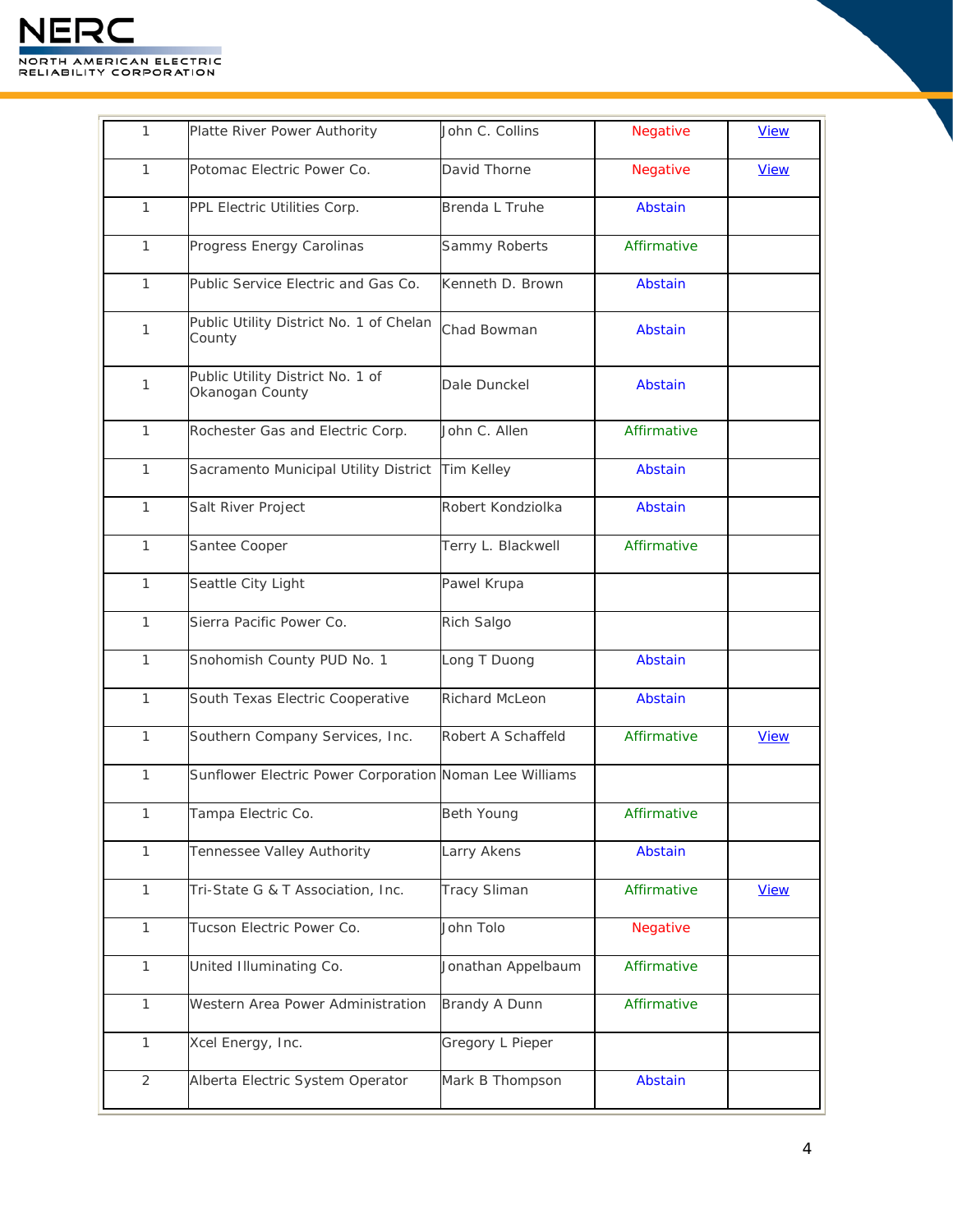

| 2              | <b>BC Hydro</b>                                         | Venkataramakrishnan<br>Vinnakota | Abstain         |             |
|----------------|---------------------------------------------------------|----------------------------------|-----------------|-------------|
| 2              | California ISO                                          | Gregory Van Pelt                 |                 |             |
| 2              | Electric Reliability Council of Texas,<br>Inc.          | Chuck B Manning                  |                 |             |
| 2              | <b>Independent Electricity System</b><br>Operator       | Kim Warren                       |                 |             |
| $\overline{2}$ | ISO New England, Inc.                                   | Kathleen Goodman                 |                 |             |
| 2              | Midwest ISO, Inc.                                       | Marie Knox                       |                 |             |
| 2              | New Brunswick System Operator                           | Alden Briggs                     | Abstain         |             |
| 2              | New York Independent System<br>Operator                 | Gregory Campoli                  | Abstain         |             |
| 2              | Southwest Power Pool                                    | Charles H Yeung                  | Abstain         | <b>View</b> |
| 3              | Alabama Power Company                                   | Richard J. Mandes                | Affirmative     | <b>View</b> |
| 3              | <b>Ameren Services</b>                                  | <b>Mark Peters</b>               | Abstain         |             |
| 3              | <b>APS</b>                                              | <b>Steven Norris</b>             | Abstain         |             |
| 3              | Atlantic City Electric Company                          | <b>NICOLE BUCKMAN</b>            | <b>Negative</b> |             |
| 3              | BC Hydro and Power Authority                            | Pat G. Harrington                | Abstain         |             |
| 3              | Blachly-Lane Electric Co-op                             | <b>Bud Tracy</b>                 |                 |             |
| 3              | Bonneville Power Administration                         | Rebecca Berdahl                  | Affirmative     |             |
| 3              | Central Electric Cooperative, Inc.<br>(Redmond, Oregon) | Dave Markham                     |                 |             |
| 3              | Central Lincoln PUD                                     | Steve Alexanderson               | <b>Negative</b> |             |
| 3              | City of Austin dba Austin Energy                        | <b>Andrew Gallo</b>              | Abstain         |             |
| 3              | City of Farmington                                      | Linda R. Jacobson                | Affirmative     |             |
| 3              | City of Green Cove Springs                              | Gregg R Griffin                  |                 |             |
| 3              | City of Redding                                         | <b>Bill Hughes</b>               | Abstain         |             |
| 3              | Clearwater Power Co.                                    | Dave Hagen                       |                 |             |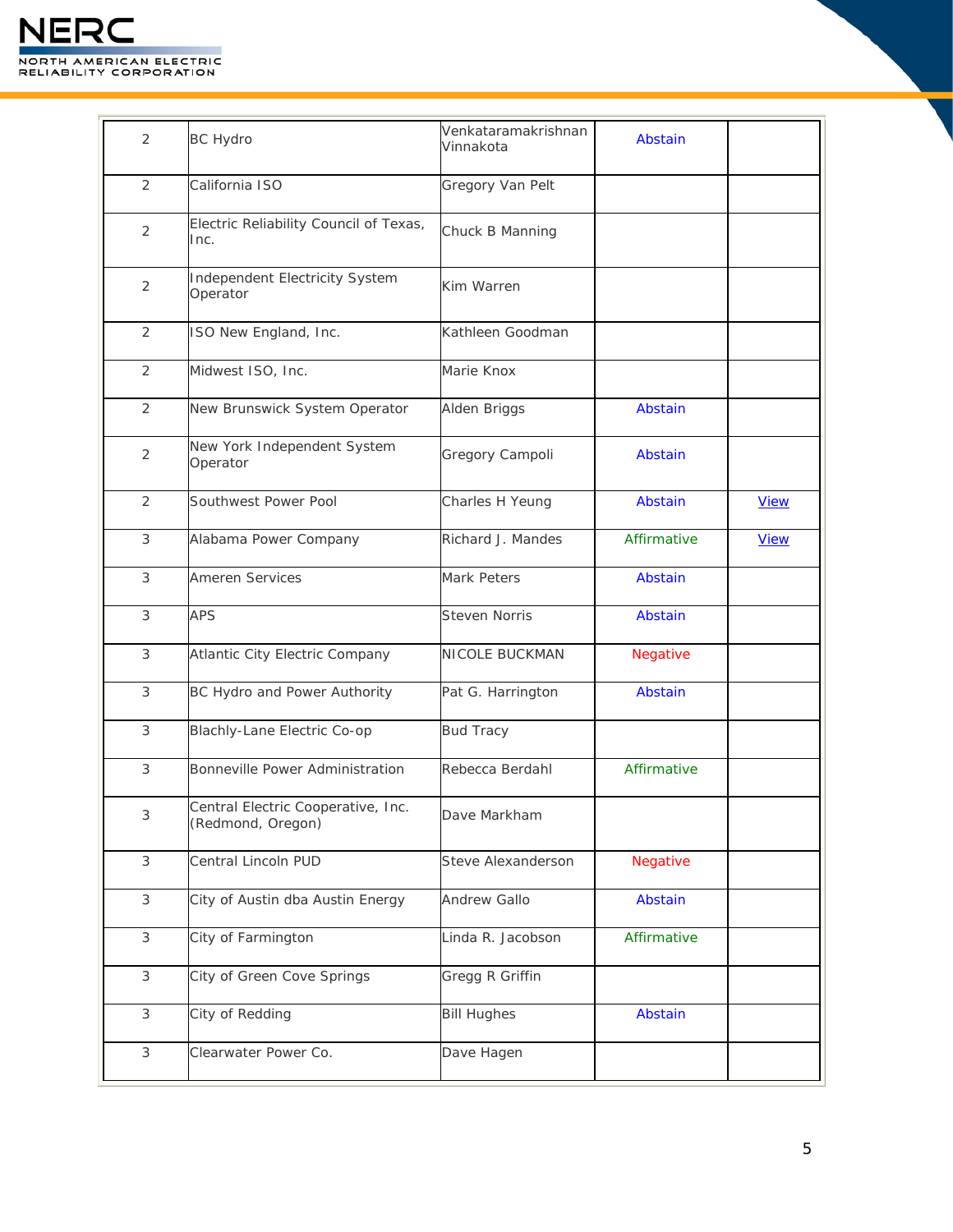

| 3          | Cleco Corporation                                | Michelle A Corley                     |                 |             |
|------------|--------------------------------------------------|---------------------------------------|-----------------|-------------|
| 3          | <b>Colorado Springs Utilities</b>                | Lisa Cleary                           | Affirmative     |             |
| 3          | ComEd                                            | <b>Bruce Krawczyk</b>                 | Affirmative     |             |
| 3          | Consolidated Edison Co. of New York Peter T Yost |                                       | Negative        |             |
| 3          | <b>Constellation Energy</b>                      | Carolyn Ingersoll                     | <b>Negative</b> |             |
| 3          | <b>Consumers Energy</b>                          | David A. Lapinski                     | Abstain         |             |
| 3          | Consumers Power Inc.                             | Roman Gillen                          |                 |             |
| 3          | Coos-Curry Electric Cooperative, Inc             | Roger Meader                          |                 |             |
| 3          | Cowlitz County PUD                               | Russell A Noble                       | Affirmative     |             |
| 3          | Delmarva Power & Light Co.                       | Michael R. Mayer                      | <b>Negative</b> |             |
| 3          | Detroit Edison Company                           | Kent Kujala                           | Affirmative     |             |
| 3          | <b>Dominion Resources Services</b>               | Michael F Gildea                      | Abstain         |             |
| 3          | Douglas Electric Cooperative                     | Dave Sabala                           |                 |             |
| 3          | Duke Energy Carolina                             | Henry Ernst-Jr                        | Affirmative     |             |
| 3          | East Kentucky Power Coop.                        | Sally Witt                            | Affirmative     |             |
| 3          | Entergy                                          | Joel T Plessinger                     |                 |             |
| 3          | Fall River Rural Electric Cooperative            | Bryan Case                            |                 |             |
| $\sqrt{3}$ | <b>FirstEnergy Solutions</b>                     | Kevin Querry                          | Affirmative     |             |
| 3          | Florida Power Corporation                        | Lee Schuster                          | Affirmative     |             |
| 3          | Gainesville Regional Utilities                   | <b>Kenneth Simmons</b>                | Affirmative     |             |
| 3          | Georgia Power Company                            | Anthony L Wilson                      | Affirmative     | <b>View</b> |
| 3          | Georgia System Operations<br>Corporation         | Scott S. Barfield-<br><b>McGinnis</b> | Abstain         |             |
| 3          | <b>Great River Energy</b>                        | Sam Kokkinen                          | Affirmative     |             |
| 3          | Hydro One Networks, Inc.                         | David L Kiguel                        | Abstain         |             |
| 3          | <b>Imperial Irrigation District</b>              | Jesus S. Alcaraz                      | Affirmative     |             |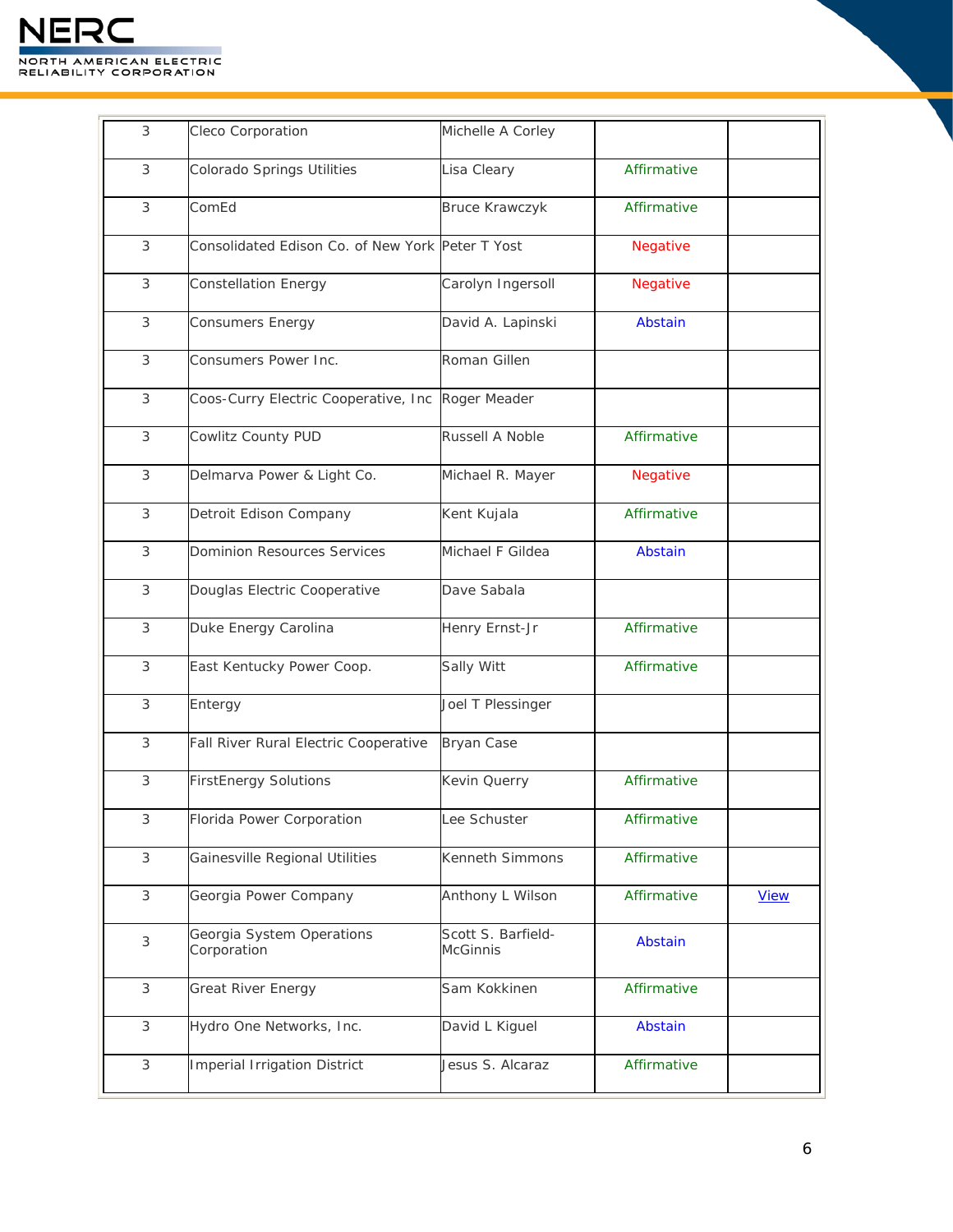

| 3                         | Kansas City Power & Light Co.                 | <b>Charles Locke</b>         |                 |             |
|---------------------------|-----------------------------------------------|------------------------------|-----------------|-------------|
| 3                         | Kissimmee Utility Authority                   | Gregory David<br>Woessner    | Affirmative     |             |
| 3                         | Lakeland Electric                             | Mace Hunter                  | Affirmative     |             |
| 3                         | Lane Electric Cooperative, Inc.               | <b>Rick Crinklaw</b>         |                 |             |
| 3                         | Lincoln Electric Cooperative, Inc.            | Michael Henry                |                 |             |
| 3                         | Lincoln Electric System                       | <b>Bruce Merrill</b>         | Affirmative     |             |
| 3                         | Los Angeles Department of Water &<br>Power    | Daniel D Kurowski            |                 |             |
| 3                         | Lost River Electric Cooperative               | Richard Reynolds             |                 |             |
| 3                         | Louisville Gas and Electric Co.               | Charles A. Freibert          |                 |             |
| 3                         | Manitoba Hydro                                | Greg C. Parent               | <b>Negative</b> | <b>View</b> |
| 3                         | Mississippi Power                             | Don Horsley                  | Affirmative     | <b>View</b> |
| 3                         | Municipal Electric Authority of<br>Georgia    | Steven M. Jackson            | <b>Negative</b> | <b>View</b> |
| 3                         | Muscatine Power & Water                       | John S Bos                   | Affirmative     |             |
| 3                         | Nebraska Public Power District                | Tony Eddleman                | Abstain         |             |
| 3                         | New York Power Authority                      | Marilyn Brown                | Affirmative     |             |
| 3                         | Niagara Mohawk (National Grid<br>Company)     | Michael Schiavone            | Abstain         |             |
| 3                         | Northern Indiana Public Service Co.           | William SeDoris              | Affirmative     |             |
| 3                         | Northern Lights Inc.                          | Jon Shelby                   |                 |             |
| 3                         | NRG Energy Power Marketing, Inc.              | <b>Rick Keetch</b>           |                 |             |
| 3                         | Okanogan County Electric<br>Cooperative, Inc. | Ray Ellis                    |                 |             |
| 3                         | Omaha Public Power District                   | Blaine R. Dinwiddie          | Affirmative     |             |
| 3                         | Orange and Rockland Utilities, Inc.           | David Burke                  | Abstain         |             |
| $\ensuremath{\mathsf{3}}$ | Orlando Utilities Commission                  | <b>Ballard Keith Mutters</b> | Abstain         |             |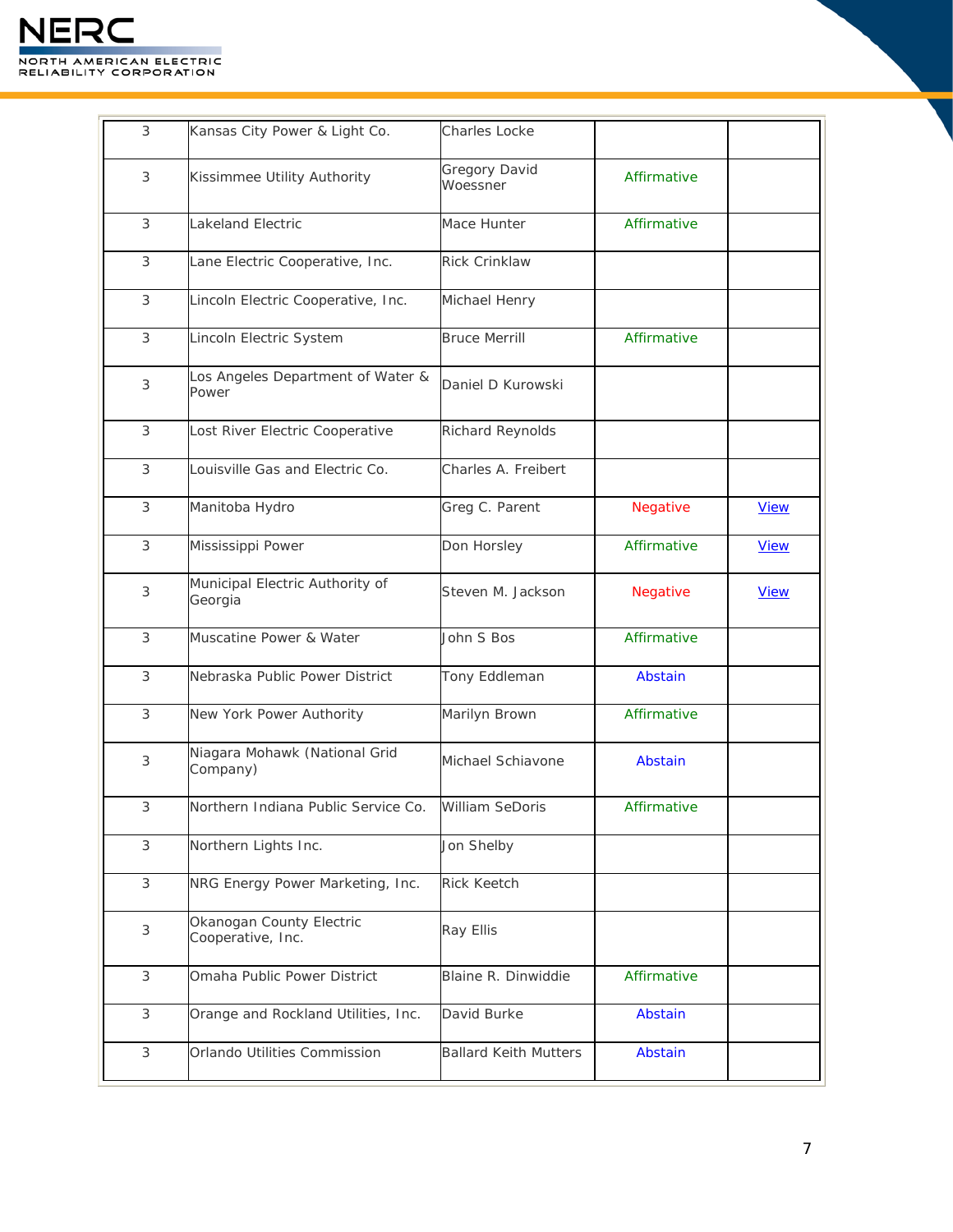

| 3          | Owensboro Municipal Utilities                    | Thomas T Lyons         | Affirmative     |             |
|------------|--------------------------------------------------|------------------------|-----------------|-------------|
| 3          | Pacific Gas and Electric Company                 | John H Hagen           | Affirmative     |             |
| 3          | PacifiCorp                                       | John Apperson          |                 |             |
| 3          | Platte River Power Authority                     | Terry L Baker          | <b>Negative</b> | <b>View</b> |
| 3          | Progress Energy Carolinas                        | Sam Waters             | Affirmative     |             |
| 3          | Public Service Electric and Gas Co.              | Jeffrey Mueller        | Abstain         |             |
| 3          | Public Utility District No. 2 of Grant<br>County | Greg Lange             | <b>Negative</b> |             |
| 3          | Raft River Rural Electric Cooperative            | <b>Heber Carpenter</b> |                 |             |
| 3          | Sacramento Municipal Utility District            | James Leigh-Kendall    | Abstain         |             |
| 3          | Salmon River Electric Cooperative                | <b>Ken Dizes</b>       |                 |             |
| 3          | Salt River Project                               | John T. Underhill      |                 |             |
| 3          | San Diego Gas & Electric                         | <b>Scott Peterson</b>  |                 |             |
| 3          | Santee Cooper                                    | Zack Dusenbury         | Affirmative     |             |
| 3          | Seattle City Light                               | Dana Wheelock          |                 |             |
| 3          | Snohomish County PUD No. 1                       | Mark Oens              | Abstain         |             |
| 3          | South Carolina Electric & Gas Co.                | Hubert C Young         | Affirmative     |             |
| 3          | Southern California Edison Co.                   | David Schiada          |                 |             |
| 3          | Tacoma Public Utilities                          | <b>Travis Metcalfe</b> | Abstain         |             |
| 3          | Tampa Electric Co.                               | Ronald L Donahey       | Affirmative     |             |
| 3          | Tennessee Valley Authority                       | Ian S Grant            | Abstain         |             |
| 3          | Umatilla Electric Cooperative                    | <b>Steve Eldrige</b>   |                 |             |
| $\sqrt{3}$ | West Oregon Electric Cooperative,<br>Inc.        | Marc Farmer            |                 |             |
| 3          | Wisconsin Electric Power Marketing               | James R. Keller        | <b>Negative</b> |             |
| 3          | Wisconsin Public Service Corp.                   | Gregory J Le Grave     |                 |             |
| 3          | Xcel Energy, Inc.                                | Michael Ibold          | Abstain         |             |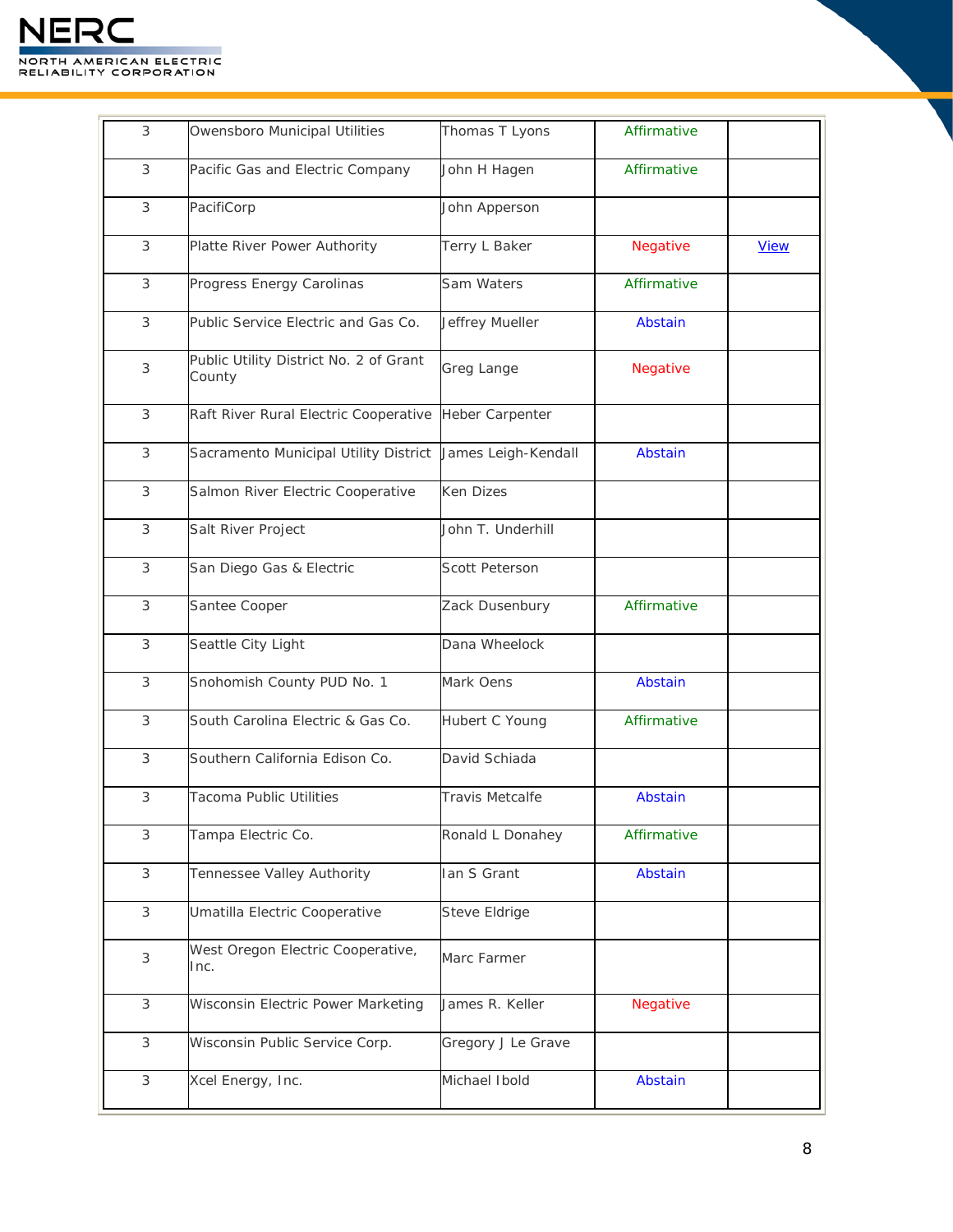

| 4 | Alliant Energy Corp. Services, Inc.                  | Kenneth Goldsmith     | Affirmative     |             |
|---|------------------------------------------------------|-----------------------|-----------------|-------------|
| 4 | American Municipal Power                             | Kevin Koloini         | <b>Negative</b> |             |
| 4 | Blue Ridge Power Agency                              | Duane S Dahlquist     | Affirmative     |             |
| 4 | Central Lincoln PUD                                  | Shamus J Gamache      | <b>Negative</b> | <b>View</b> |
| 4 | City of Austin dba Austin Energy                     | Reza Ebrahimian       | Abstain         |             |
| 4 | City of New Smyrna Beach Utilities<br>Commission     | <b>Timothy Beyrle</b> |                 |             |
| 4 | City of Redding                                      | Nicholas Zettel       | Abstain         |             |
| 4 | City Utilities of Springfield, Missouri              | John Allen            | Affirmative     |             |
| 4 | <b>Consumers Energy</b>                              | David Frank Ronk      |                 |             |
| 4 | Cowlitz County PUD                                   | <b>Rick Syring</b>    | Affirmative     |             |
| 4 | Florida Municipal Power Agency                       | Frank Gaffney         | Affirmative     |             |
| 4 | Georgia System Operations<br>Corporation             | <b>Guy Andrews</b>    | Abstain         |             |
| 4 | Illinois Municipal Electric Agency                   | Bob C. Thomas         | Abstain         |             |
| 4 | <b>Imperial Irrigation District</b>                  | Diana U Torres        | Affirmative     |             |
| 4 | Integrys Energy Group, Inc.                          | Christopher Plante    | Abstain         |             |
| 4 | LaGen                                                | Richard Comeaux       | Abstain         |             |
| 4 | Madison Gas and Electric Co.                         | Joseph G. DePoorter   | Abstain         |             |
| 4 | Modesto Irrigation District                          | Spencer Tacke         |                 |             |
| 4 | Ohio Edison Company                                  | Douglas Hohlbaugh     | Affirmative     |             |
| 4 | Oklahoma Municipal Power Authority Terri Pyle        |                       | Affirmative     | <b>View</b> |
| 4 | Old Dominion Electric Coop.                          | Mark Ringhausen       |                 |             |
| 4 | Pacific Northwest Generating<br>Cooperative          | Aleka K Scott         |                 |             |
| 4 | Public Utility District No. 1 of<br>Snohomish County | John D. Martinsen     | Abstain         |             |
| 4 | Sacramento Municipal Utility District Mike Ramirez   |                       | Abstain         |             |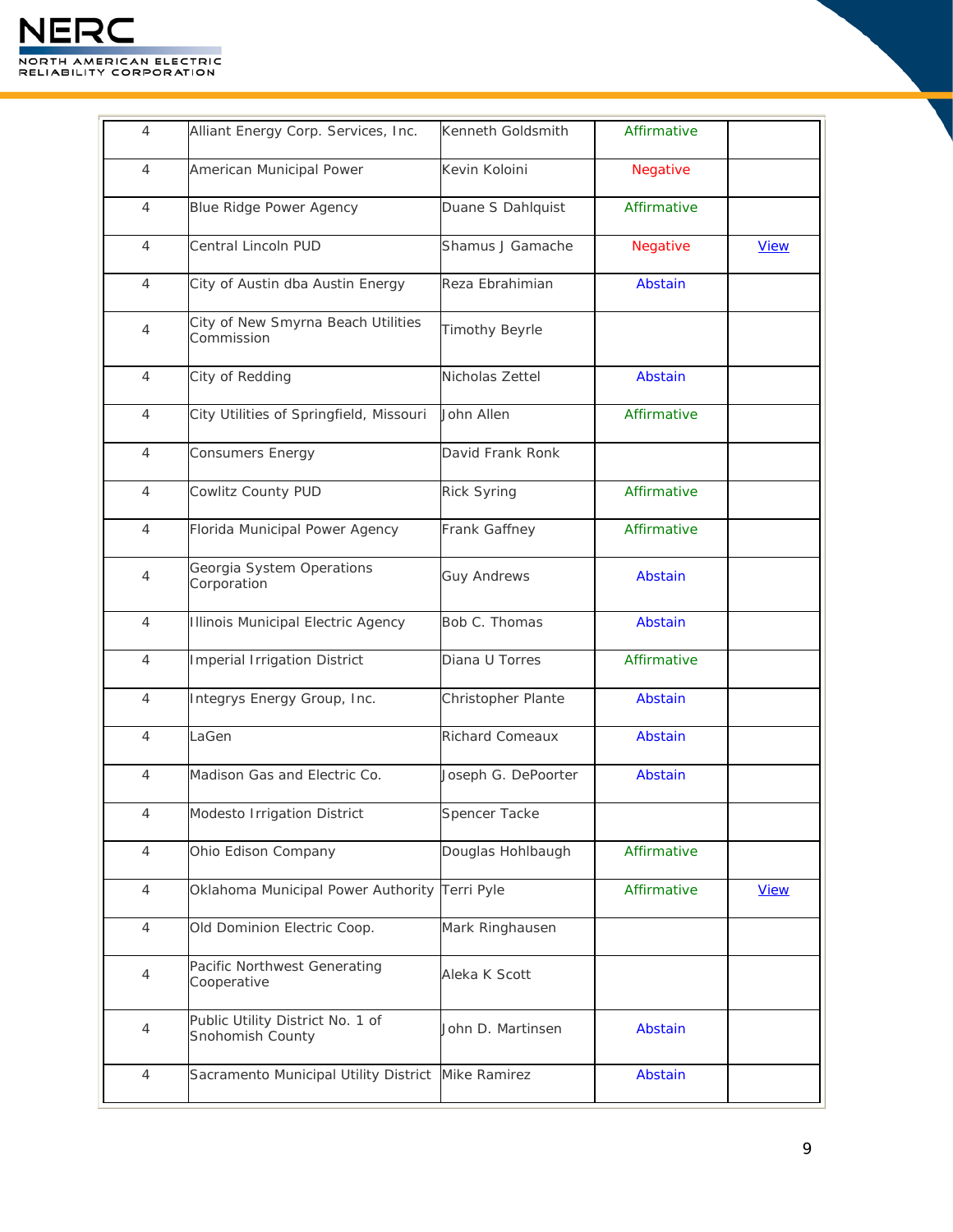

| 4 | Seattle City Light                                                                                | Hao Li                  |             |             |
|---|---------------------------------------------------------------------------------------------------|-------------------------|-------------|-------------|
| 4 | Seminole Electric Cooperative, Inc.                                                               | Steven R Wallace        | Affirmative |             |
| 4 | Tacoma Public Utilities                                                                           | Keith Morisette         | Abstain     |             |
| 4 | Wisconsin Energy Corp.                                                                            | Anthony Jankowski       | Abstain     |             |
| 5 | Amerenue                                                                                          | Sam Dwyer               | Abstain     |             |
| 5 | Arizona Public Service Co.                                                                        | <b>Edward Cambridge</b> |             |             |
| 5 | Avista Corp.                                                                                      | Edward F. Groce         | Abstain     |             |
| 5 | BC Hydro and Power Authority                                                                      | Clement Ma              | Abstain     |             |
| 5 | Bonneville Power Administration                                                                   | Francis J. Halpin       | Affirmative |             |
| 5 | BrightSource Energy, Inc.                                                                         | Chifong Thomas          | Affirmative |             |
| 5 | Chelan County Public Utility District<br>#1                                                       | John Yale               | Abstain     |             |
| 5 | City and County of San Francisco                                                                  | Daniel Mason            |             |             |
| 5 | City of Austin dba Austin Energy                                                                  | Jeanie Doty             | Abstain     |             |
| 5 | City of Grand Island                                                                              | <b>Jeff Mead</b>        | Abstain     |             |
| 5 | City of Redding                                                                                   | Paul A Cummings         | Abstain     |             |
| 5 | City of Tacoma, Department of Public<br>Utilities, Light Division, dba Tacoma Max Emrick<br>Power |                         | Abstain     |             |
| 5 | City of Tallahassee                                                                               | Alan Gale               | Abstain     |             |
| 5 | Cleco Power                                                                                       | Stephanie Huffman       |             |             |
| 5 | <b>Colorado Springs Utilities</b>                                                                 | Jennifer Eckels         | Affirmative |             |
| 5 | Consolidated Edison Co. of New York Wilket (Jack) Ng                                              |                         | Negative    |             |
| 5 | <b>Constellation Power Source</b><br>Generation, Inc.                                             | Amir Y Hammad           | Abstain     |             |
| 5 | <b>Consumers Energy</b>                                                                           | James B Lewis           | Negative    | <b>View</b> |
| 5 | Cowlitz County PUD                                                                                | <b>Bob Essex</b>        | Affirmative |             |
| 5 | Detroit Edison Company                                                                            | Christy Wicke           | Affirmative |             |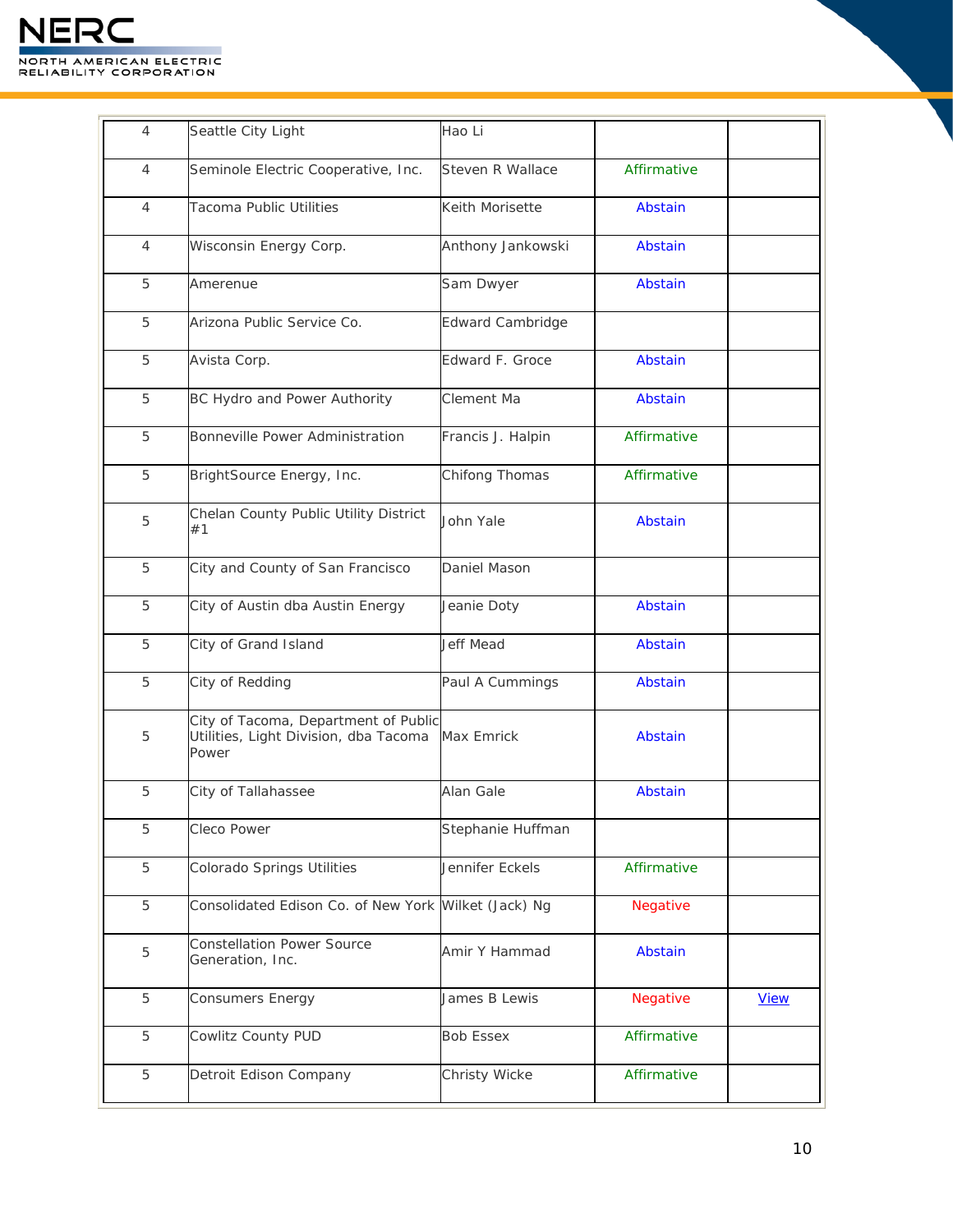

| 5 | Dominion Resources, Inc.                              | <b>Mike Garton</b>    | Abstain         |             |
|---|-------------------------------------------------------|-----------------------|-----------------|-------------|
| 5 | Duke Energy                                           | Dale O Goodwine       | Affirmative     |             |
| 5 | Dynegy Inc.                                           | Dan Roethemeyer       | Affirmative     |             |
| 5 | E.ON Climate & Renewables North<br>America, LLC       | Dana Showalter        | Abstain         |             |
| 5 | Electric Power Supply Association                     | John R Cashin         |                 |             |
| 5 | <b>Entergy Corporation</b>                            | Stanley M Jaskot      |                 |             |
| 5 | <b>Exelon Nuclear</b>                                 | Michael Korchynsky    |                 |             |
| 5 | ExxonMobil Research and<br>Engineering                | Martin Kaufman        | Abstain         |             |
| 5 | <b>FirstEnergy Solutions</b>                          | Kenneth Dresner       | Affirmative     |             |
| 5 | Florida Municipal Power Agency                        | David Schumann        | Affirmative     |             |
| 5 | <b>Great River Energy</b>                             | Preston L Walsh       | Affirmative     |             |
| 5 | <b>Green Country Energy</b>                           | <b>Greg Froehling</b> | Affirmative     |             |
| 5 | Indeck Energy Services, Inc.                          | Rex A Roehl           |                 |             |
| 5 | JEA                                                   | John J Babik          | Affirmative     |             |
| 5 | Liberty Electric Power LLC                            | Daniel Duff           |                 |             |
| 5 | Lincoln Electric System                               | Dennis Florom         | Affirmative     |             |
| 5 | Los Angeles Department of Water &<br>Power            | <b>Kenneth Silver</b> | Affirmative     |             |
| 5 | Lower Colorado River Authority                        | Tom Foreman           | Affirmative     |             |
| 5 | Luminant Generation Company LLC                       | Mike Laney            | <b>Negative</b> | <b>View</b> |
| 5 | Manitoba Hydro                                        | S N Fernando          | Negative        | <b>View</b> |
| 5 | Massachusetts Municipal Wholesale<br>Electric Company | David Gordon          |                 |             |
| 5 | <b>MEAG Power</b>                                     | Steven Grego          | <b>Negative</b> | <b>View</b> |
| 5 | MidAmerican Energy Co.                                | Christopher Schneider |                 |             |
| 5 | Muscatine Power & Water                               | Mike Avesing          | Affirmative     |             |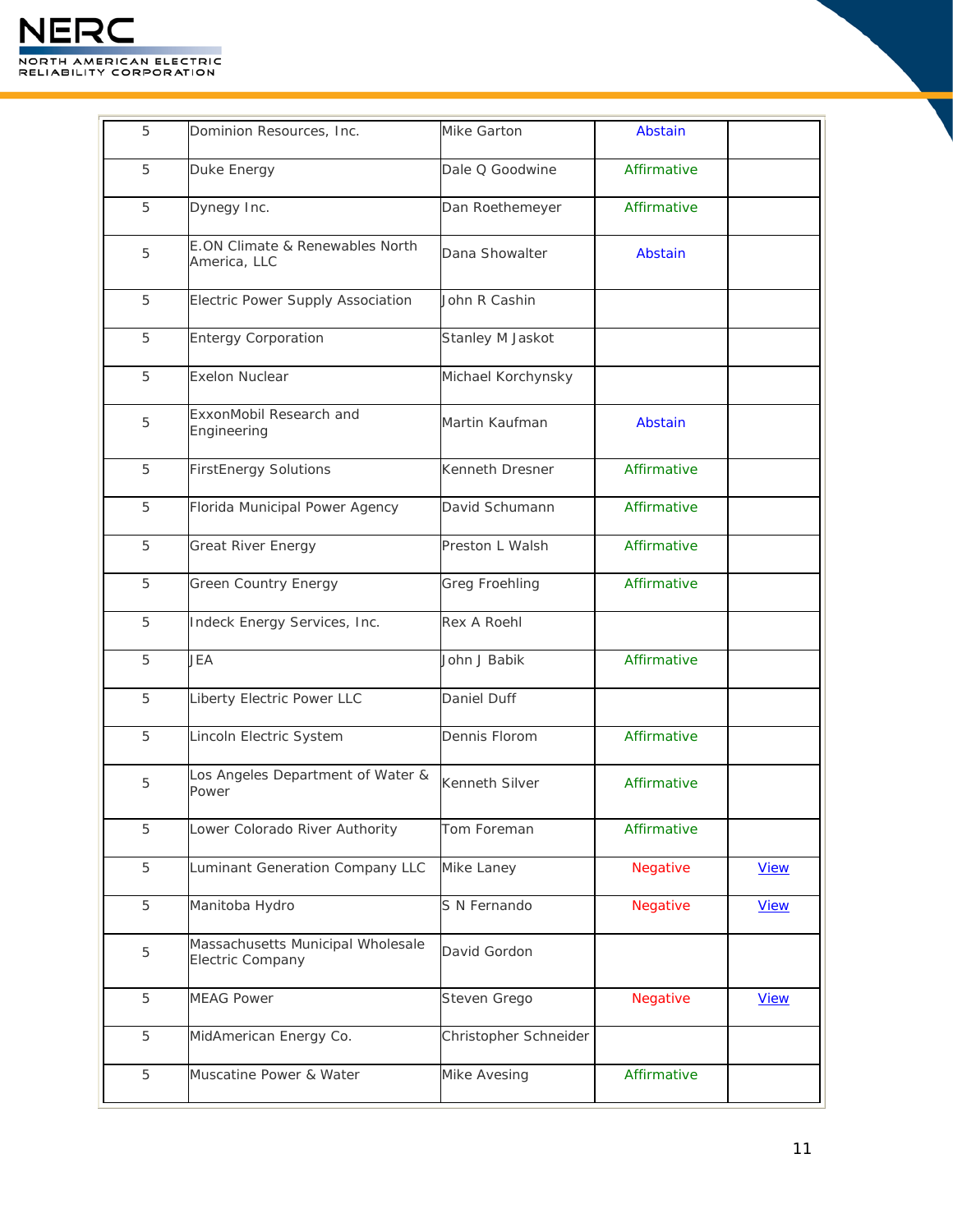

| 5 | Nebraska Public Power District                     | Don Schmit            | Abstain         |             |
|---|----------------------------------------------------|-----------------------|-----------------|-------------|
| 5 | New Harquahala Generating Co. LLC Nathaniel Larson |                       |                 |             |
| 5 | New York Power Authority                           | Gerald Mannarino      | Affirmative     |             |
| 5 | NRG Energy, Inc.                                   | Patricia A. Lynch     |                 |             |
| 5 | Occidental Chemical                                | Michelle DAntuono     | Negative        | <b>View</b> |
| 5 | Oglethorpe Power Corporation                       | Scott McGough         |                 |             |
| 5 | Omaha Public Power District                        | Mahmood Z. Safi       | Affirmative     |             |
| 5 | <b>Ontario Power Generation Inc.</b>               | Colin Anderson        | <b>Negative</b> | <b>View</b> |
| 5 | Orlando Utilities Commission                       | <b>Richard Kinas</b>  |                 |             |
| 5 | Pacific Gas and Electric Company                   | Richard J. Padilla    |                 |             |
| 5 | Platte River Power Authority                       | Pete Ungerman         | <b>Negative</b> |             |
| 5 | Portland General Electric Co.                      | Gary L Tingley        |                 |             |
| 5 | PowerSouth Energy Cooperative                      | Tim Hattaway          | Abstain         |             |
| 5 | PPL Generation LLC                                 | Annette M Bannon      | Abstain         |             |
| 5 | Progress Energy Carolinas                          | Wayne Lewis           | Affirmative     |             |
| 5 | <b>PSEG Fossil LLC</b>                             | Mikhail Falkovich     | Abstain         |             |
| 5 | Public Service Enterprise Group<br>Incorporated    | Dominick Grasso       |                 |             |
| 5 | Sacramento Municipal Utility District              | <b>Bethany Hunter</b> | Abstain         |             |
| 5 | Salt River Project                                 | <b>Glen Reeves</b>    | <b>Negative</b> |             |
| 5 | Santee Cooper                                      | Lewis P Pierce        | Affirmative     |             |
| 5 | Seattle City Light                                 | Michael J. Haynes     | Abstain         |             |
| 5 | Seminole Electric Cooperative, Inc.                | Brenda K. Atkins      |                 |             |
| 5 | Snohomish County PUD No. 1                         | Sam Nietfeld          | Abstain         |             |
| 5 | Southern California Edison Co.                     | Denise Yaffe          | Affirmative     |             |
| 5 | Southern Company Generation                        | William D Shultz      | Affirmative     |             |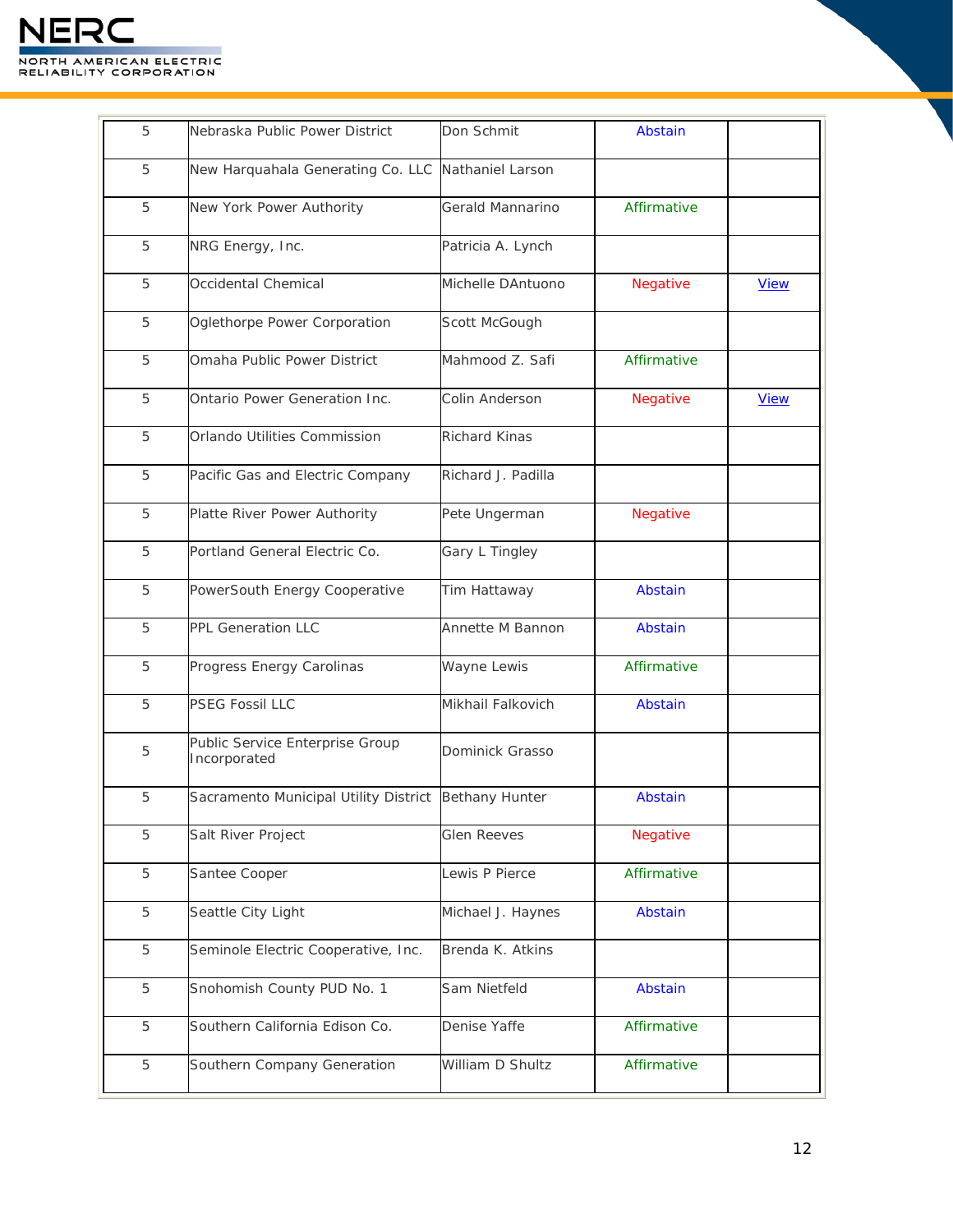

| 5 | Tenaska, Inc.                                         | Scott M. Helyer          | Abstain         |             |
|---|-------------------------------------------------------|--------------------------|-----------------|-------------|
| 5 | Tennessee Valley Authority                            | David Thompson           | Abstain         |             |
| 5 | <b>Trans Canada Power</b>                             | John Fish                |                 |             |
| 5 | U.S. Army Corps of Engineers                          | Melissa Kurtz            | Affirmative     |             |
| 5 | U.S. Bureau of Reclamation                            | Martin Bauer P.E.        | Abstain         |             |
| 5 | Vandolah Power Company L.L.C.                         | Douglas A. Jensen        | Affirmative     |             |
| 5 | Wisconsin Electric Power Co.                          | Linda Horn               | <b>Negative</b> |             |
| 5 | Wisconsin Public Service Corp.                        | Leonard Rentmeester      |                 |             |
| 6 | <b>AEP Marketing</b>                                  | Edward P. Cox            | <b>Negative</b> | <b>View</b> |
| 6 | Arizona Public Service Co.                            | Justin Thompson          |                 |             |
| 6 | <b>Black Hills Power</b>                              | andrew heinle            |                 |             |
| 6 | Bonneville Power Administration                       | Brenda S. Anderson       | Affirmative     |             |
| 6 | City of Austin dba Austin Energy                      | Lisa L Martin            | Abstain         |             |
| 6 | City of Redding                                       | Marvin Briggs            | Abstain         |             |
| 6 | <b>Cleco Power LLC</b>                                | Robert Hirchak           |                 |             |
| 6 | Colorado Springs Utilities                            | Lisa C Rosintoski        | Affirmative     |             |
| 6 | Consolidated Edison Co. of New York Nickesha P Carrol |                          | <b>Negative</b> |             |
| 6 | <b>Constellation Energy Commodities</b><br>Group      | <b>Brenda Powell</b>     | Abstain         |             |
| 6 | Dominion Resources, Inc.                              | Louis S. Slade           | Abstain         |             |
| 6 | Duke Energy Carolina                                  | Walter Yeager            | Affirmative     |             |
| 6 | Entergy Services, Inc.                                | Terri F Benoit           |                 |             |
| 6 | <b>Exelon Power Team</b>                              | Pulin Shah               | Affirmative     |             |
| 6 | <b>FirstEnergy Solutions</b>                          | Mark S Travaglianti      | Abstain         | <b>View</b> |
| 6 | Florida Municipal Power Agency                        | Richard L.<br>Montgomery | Affirmative     |             |
| 6 | Florida Municipal Power Pool                          | Thomas E Washburn        | Affirmative     |             |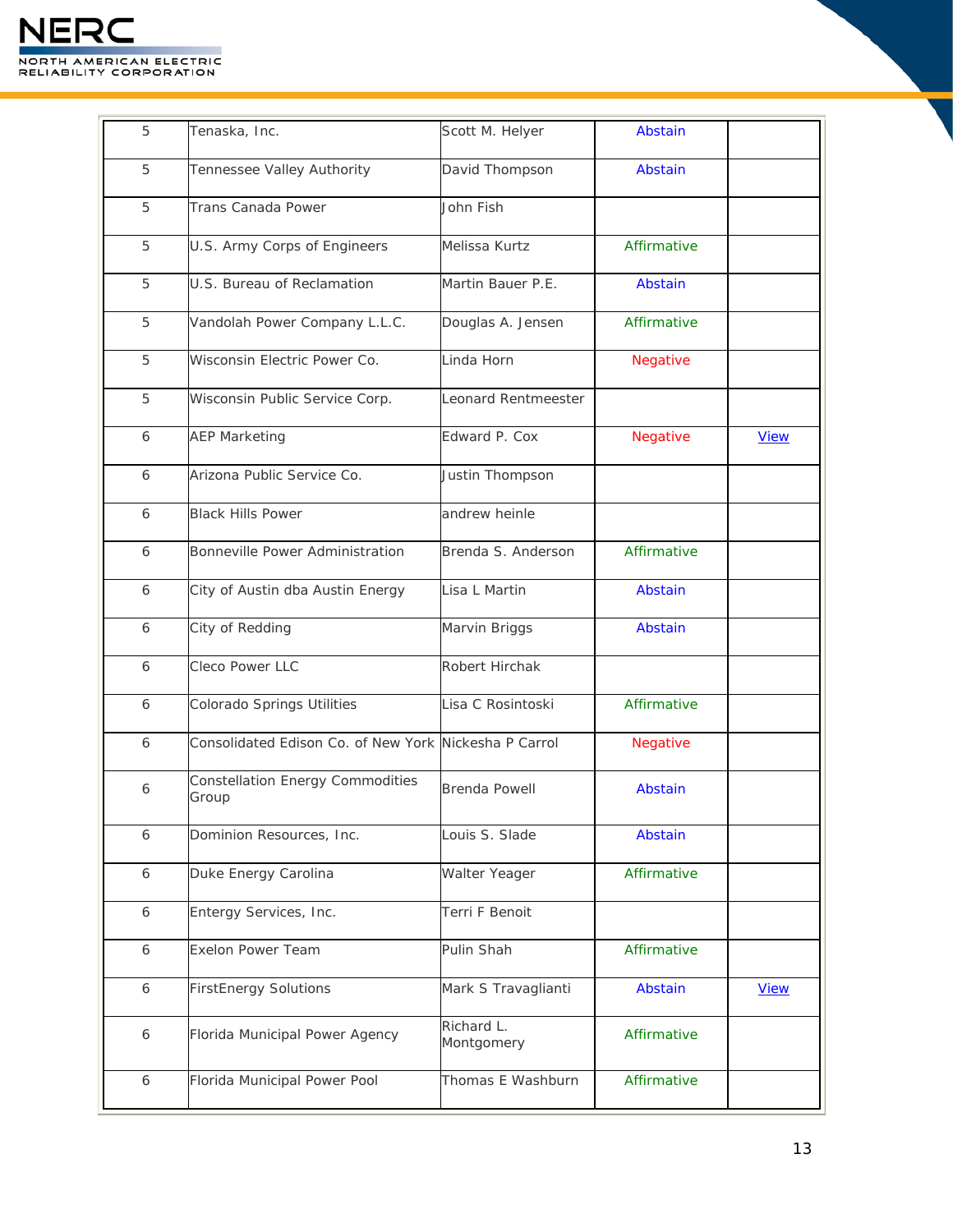

| 6 | Florida Power & Light Co.                         | Silvia P. Mitchell          |                 |             |
|---|---------------------------------------------------|-----------------------------|-----------------|-------------|
| 6 | <b>Great River Energy</b>                         | Donna Stephenson            |                 |             |
| 6 | Kansas City Power & Light Co.                     | Jessica L Klinghoffer       |                 |             |
| 6 | Lincoln Electric System                           | Eric Ruskamp                | Affirmative     |             |
| 6 | Manitoba Hydro                                    | Daniel Prowse               | <b>Negative</b> | <b>View</b> |
| 6 | Muscatine Power & Water                           | Brandy D Olson              |                 |             |
| 6 | New York Power Authority                          | William Palazzo             | Affirmative     |             |
| 6 | Northern Indiana Public Service Co.               | Joseph O'Brien              | Affirmative     |             |
| 6 | NRG Energy, Inc.                                  | Alan R. Johnson             | Abstain         |             |
| 6 | Omaha Public Power District                       | David Ried                  | Affirmative     |             |
| 6 | Orlando Utilities Commission                      | Claston Augustus<br>Sunanon |                 |             |
| 6 | Platte River Power Authority                      | <b>Carol Ballantine</b>     | Negative        | <b>View</b> |
| 6 | PPL EnergyPlus LLC                                | Mark A Heimbach             | Abstain         |             |
| 6 | Progress Energy                                   | John T Sturgeon             | Affirmative     |             |
| 6 | PSEG Energy Resources & Trade LLC Peter Dolan     |                             | Abstain         |             |
| 6 | Public Utility District No. 1 of Chelan<br>County | Hugh A. Owen                | Abstain         |             |
| 6 | Sacramento Municipal Utility District             | Claire Warshaw              | Abstain         |             |
| 6 | Salt River Project                                | Steven J Hulet              |                 |             |
| 6 | Santee Cooper                                     | Suzanne Ritter              | Affirmative     |             |
| 6 | Seattle City Light                                | Dennis Sismaet              | Negative        | <b>View</b> |
| 6 | South California Edison Company                   | Lujuanna Medina             | Affirmative     |             |
| 6 | Tacoma Public Utilities                           | Michael C Hill              | Abstain         |             |
| 6 | Tampa Electric Co.                                | Benjamin F Smith II         | Affirmative     |             |
| 6 | Tennessee Valley Authority                        | Marjorie S. Parsons         | Abstain         |             |
| 8 |                                                   | <b>Edward C Stein</b>       | Affirmative     |             |